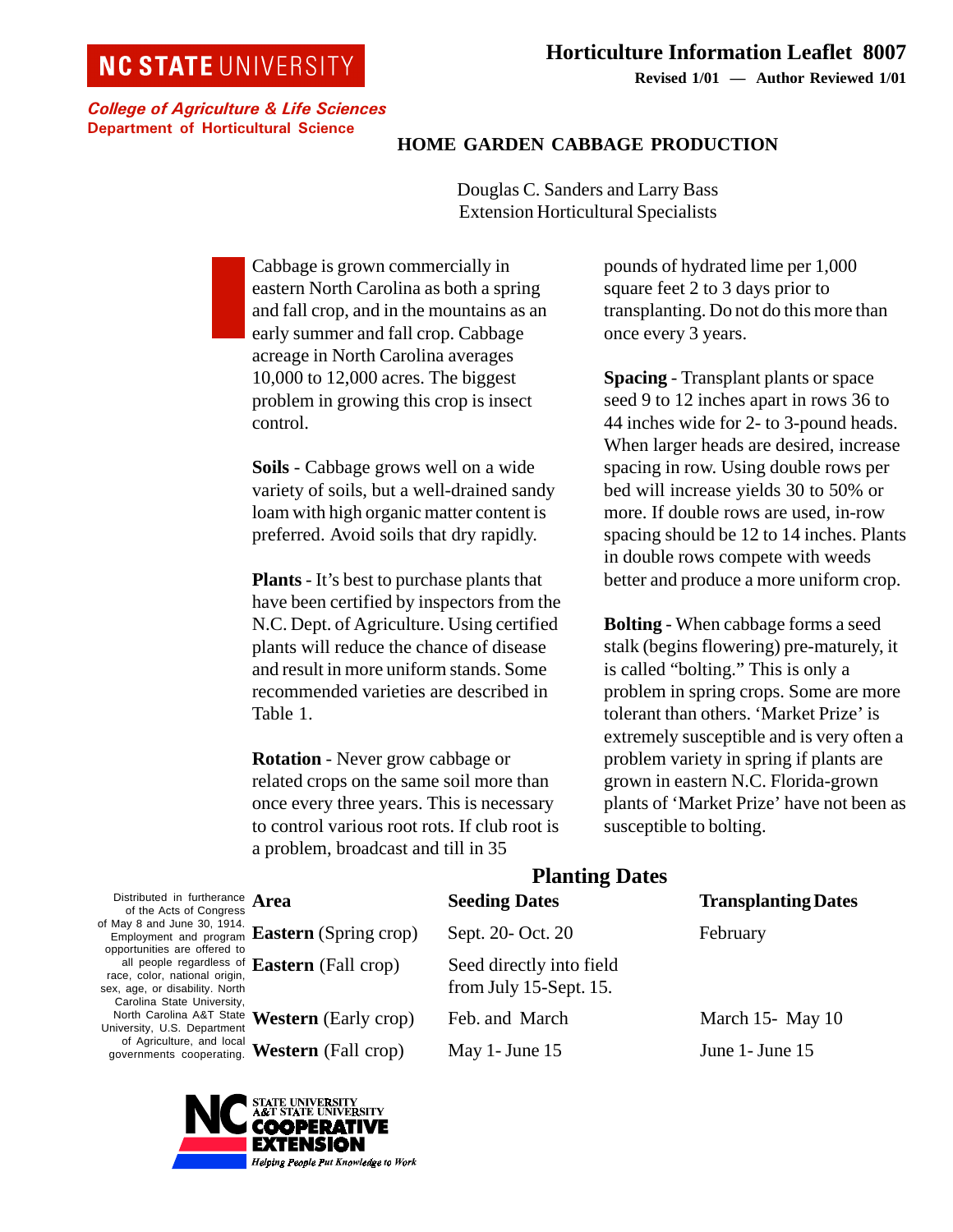**Overwintering** - In extreme eastern N.C. along the sounds and in most of the southeastern part of the state, cabbage can overwinter. These plantings should be considered with caution, because winter kill and/or bolting can occur in some years causing complete crop loss. 'Bravo', 'Green Cup', 'Rio Verde' and 'Conquest' are good varieties to use for overwintering. Plant seed October 15 to 30 or transplant November 20 to 30 for best results.

**Fertilization** - Apply lime and fertilizer according to a soil test report. The pH should be 6.0 to 6.4. If the soil is not tested, use 3 pounds of 10-10-10 per 100 square feet. If boron is not added to the fertilizer, spray 1 tablespoon per gallon of Borax directed to the base of the plant. SIDEDRESSING - Apply 3-4 cups of 8-8-8 fertilizer per 100 feet of row 2 weeks after transplanting. Cabbage plants need this as they begin growing. Apply another nitrogen sidedressing 3 weeks later. Cabbage has a high nitrogen requirement early in its growth.

**Weed Management\*** - Cabbage is a shallow rooted crop. Cultivation should be shallow (2 inches or less) and only as needed to control grass and weeds.

**Insect Management\*** - Several insects- cabbage worm, cabbage looper, aphids, flea beetle, diamond back moth, and cabbage maggot (mountain counties only)-present problems for the cabbage grower. Because of the complexity of the problem, it is suggested that home gardeners work closely with their local cooperative extension agent in selection of materials and methods of application.

A control program must be started early. This is especially true for the cabbage looper and other worms. Generally the insect problem is much greater on summer and fall crops, compared to spring crops.

**Disease Management**\* - Disease control begins with seed treatment for black rot control. Plant certification ensures freedom from black rot and keeps this problem in check. Also do not enter garden when plants are still wet. All this will help reduce black rot spread.

**Harvesting** - Harvest only those heads that are well-formed and firm. Some varieties mature uniformly while others are variable. For this reason some varieties can be harvested in 1 or 2 cuttings while others will require selective cuttings 3 or more times.

Once cabbage is cut, move it out of the sun as soon as possible. Cabbage will "sun blister" and lose weight in direct sun. Cabbage can be stored at 32 <sup>o</sup>F and 98% humidity for up to 5 months.

## **Steps to Successful Cabbage Production**

- 1. Select a site with well-drained soil.
- 2. Test soil for fertilizer, lime and nematodes.
- 3. Choose a proper variety.
- 4. Use certified plants.
- 5. Use seed treated for black rot control.
- 6. Use close spacing and consider double rows per bed.
- 7. Add boron to the fertilizer.
- 8. Sidedress.
- 9. Wait for plants to dry before cultivating soil to control weeds.
- 10. Use liquid or wettable powder pressure sprays for insect control.
- 11. Keep cabbage in shade after harvest.